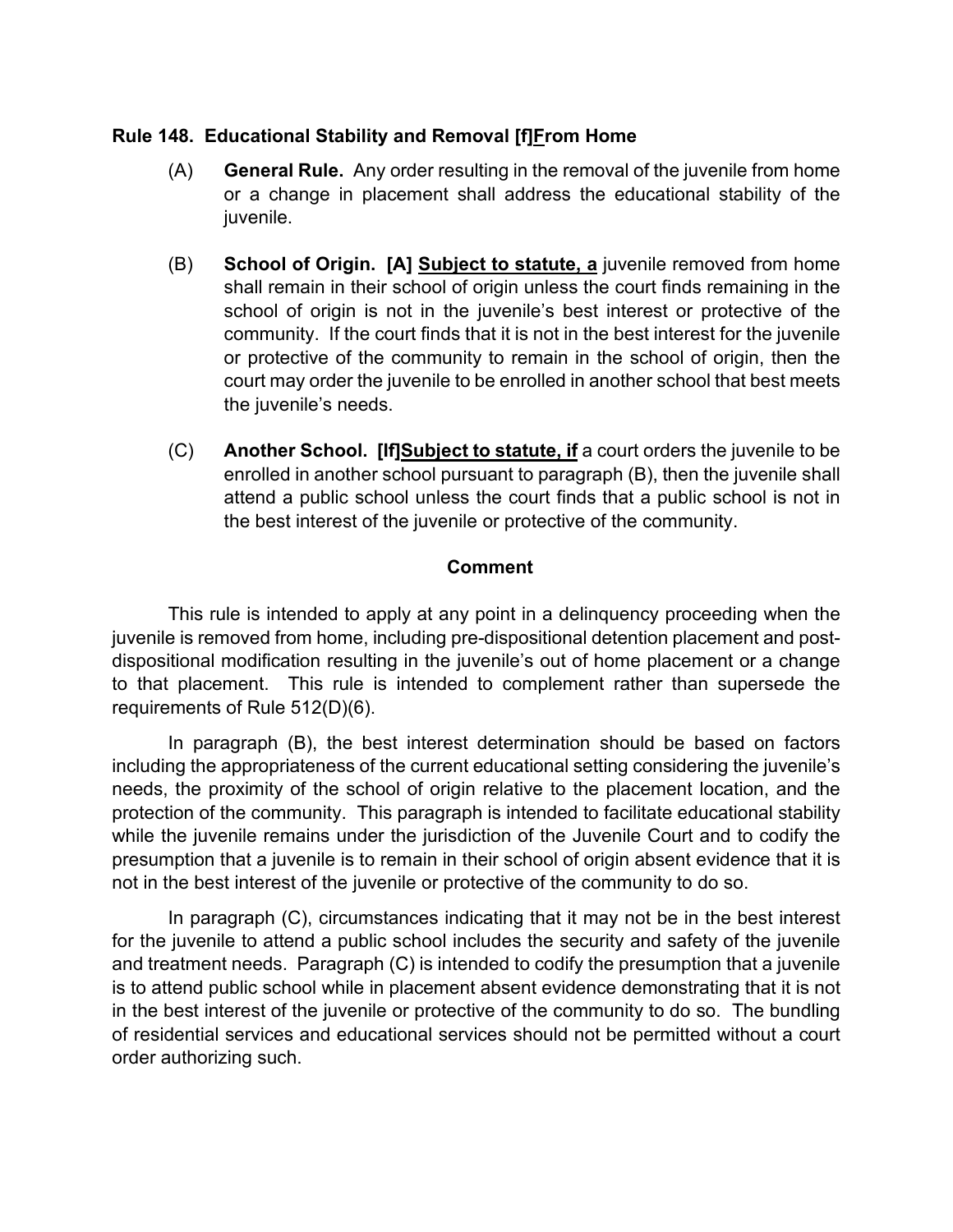## **The application of paragraphs (B) and (C) is subject to statute governing the enrollment of a juvenile adjudicated of certain sexual assault acts committed upon another student enrolled in the same public school entity.** *See* **24 P.S. § 13-1318.1; 18 Pa.C.S. §§ 3121, 3122.1, 3123, 3124.1, 3125, 3126.**

For release of information to school, see Rule 163.

## **Official Note:** Rule 148 adopted December 21, 2018, effective May 1, 2019. **Amended November 30, 2021, effective April 1, 2022.**

### *Committee Explanatory Reports:*

 Final Report explaining the provisions of Rule 148 published with the Court's Order at 49 Pa.B. 208 (January 12, 2019). Final Report explaining the provisions of Rule 148 published with the Court's Order at 49 Pa.B. 610 (February 9, 2019). **Final Report explaining the amendments to Rule 148 published with the Courts' Order**  at Pa.B. ( , 2021).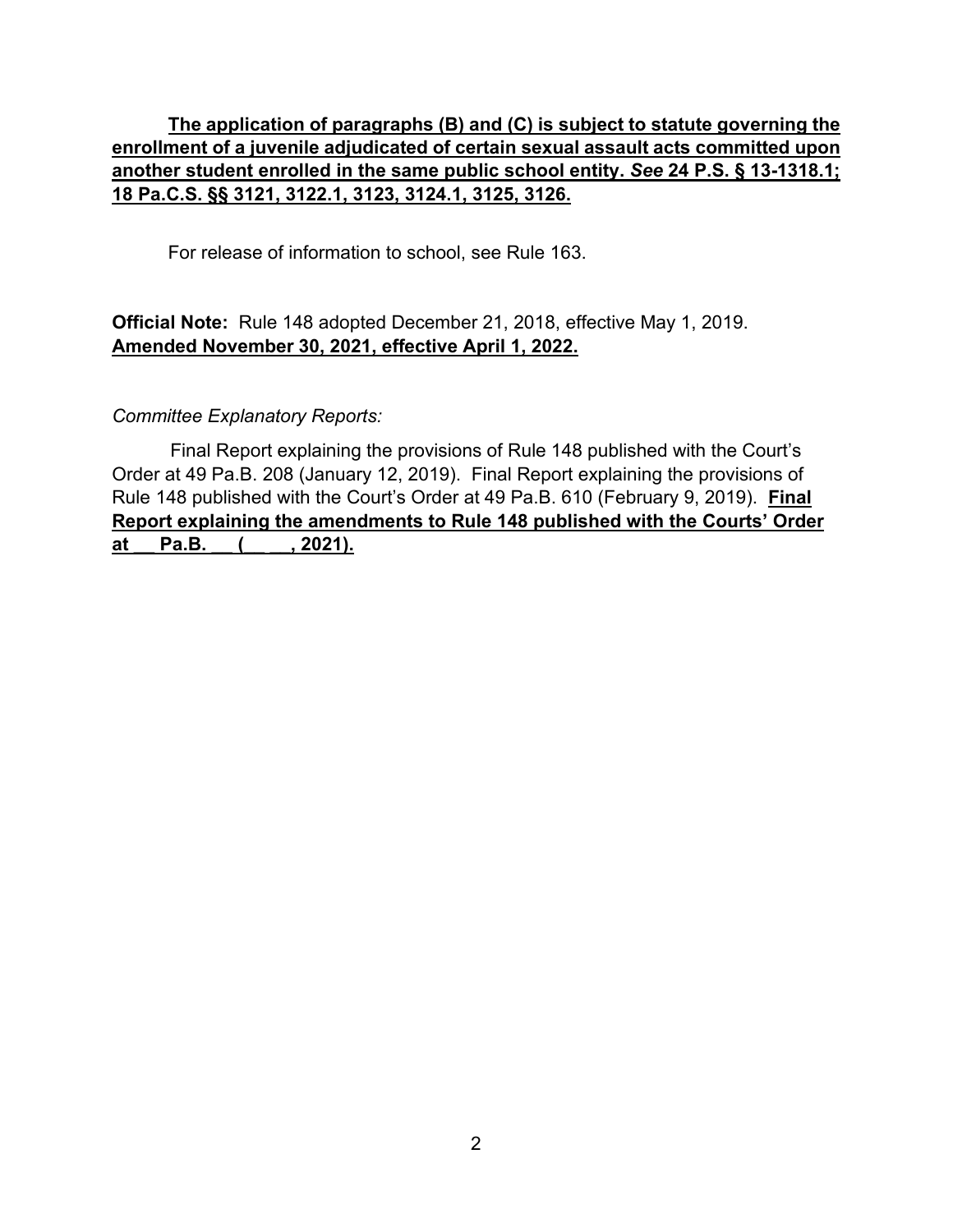# **Rule 407. Admissions**

\* \* \*

- (C) **Written Admission Colloquy.** If a juvenile is making an admission, the colloquy shall be:
	- (1) in writing;
	- (2) reviewed and completed with the juvenile by an attorney;
	- (3) submitted to and reviewed by the court; and
	- (4) substantially in the following form: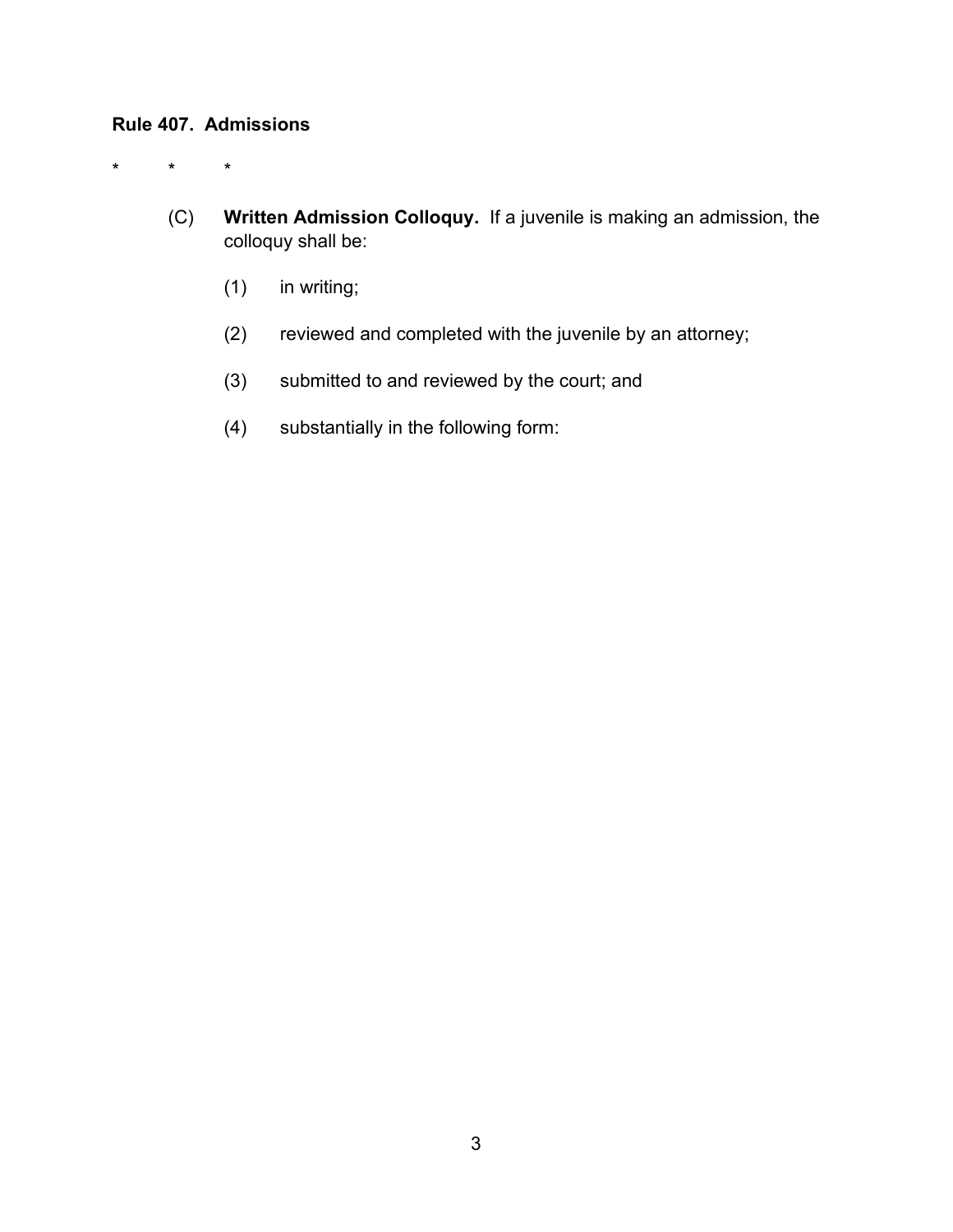### **ADMISSION COLLOQUY FORM**

| In re      |                | JU                 |
|------------|----------------|--------------------|
| (Juvenile) |                |                    |
|            |                | Delinquent Act(s): |
|            | $\blacksquare$ |                    |
|            |                |                    |
|            | ۰              |                    |

Answer all of the questions on this form. If you do not understand any question, leave it blank and ask your lawyer or the judge.

I admit that I did the following things (attorney shall list the delinquent acts, grading of acts, and counts):\_\_\_\_\_\_\_\_\_\_\_\_\_\_\_\_\_\_\_\_\_\_\_\_\_\_\_\_\_\_\_\_\_\_\_\_\_\_\_\_\_\_\_\_\_\_\_\_\_\_\_\_\_\_\_

\_\_\_\_\_\_\_\_\_\_\_\_\_\_\_\_\_\_\_\_\_\_\_\_\_\_\_\_\_\_\_\_\_\_\_\_\_\_\_\_\_\_\_\_\_\_\_\_\_\_\_\_\_\_\_\_\_\_\_\_\_\_\_\_\_\_\_\_\_\_ \_\_\_\_\_\_\_\_\_\_\_\_\_\_\_\_\_\_\_\_\_\_\_\_\_\_\_\_\_\_\_\_\_\_\_\_\_\_\_\_\_\_\_\_\_\_\_\_\_\_\_\_\_\_\_\_\_\_\_\_\_\_\_\_\_\_\_\_\_\_ \_\_\_\_\_\_\_\_\_\_\_\_\_\_\_\_\_\_\_\_\_\_\_\_\_\_\_\_\_\_\_\_\_\_\_\_\_\_\_\_\_\_\_\_\_\_\_\_\_\_\_\_\_\_\_\_\_\_\_\_\_\_\_\_\_\_\_\_\_\_

\* \* \*

 $\overline{\phantom{a}}$ 

### **Possible Consequences of Adjudication of Delinquency:**

- 13) Do you understand that if you are found delinquent, the judge may make you pay money and place you outside of your home or on probation until you turn 21 years old? \_\_\_\_\_\_\_\_\_\_\_\_
- 14) Are you aware that if you are admitting to \_\_\_\_\_\_\_\_\_\_\_\_\_\_\_\_\_\_\_\_\_\_\_\_\_\_\_\_\_\_\_\_\_

that your driving license will be suspended now or in the future (which means you will not be able to drive)? (lawyer shall write acts on this line, cross off, or write n/a).

\_\_\_\_\_\_\_\_\_\_\_\_\_\_\_\_\_\_\_\_\_\_\_\_\_\_\_\_\_\_\_\_\_\_\_\_\_\_\_\_\_\_\_\_\_\_\_\_\_\_\_\_\_\_\_\_\_\_\_\_\_\_\_\_

- 15) Do you understand that this case can be used against you in the future? For example, if you break the law again, you may get a longer sentence in jail.
- 16) Do you understand that if you are found delinquent, other people may find out about it? You may also have to tell people, including colleges, military recruiters, or employers? \_\_\_\_\_\_\_\_\_\_
- 17) Do you understand that if you are not a U.S. citizen, it may cause problems, which could include being forced to leave the U.S.?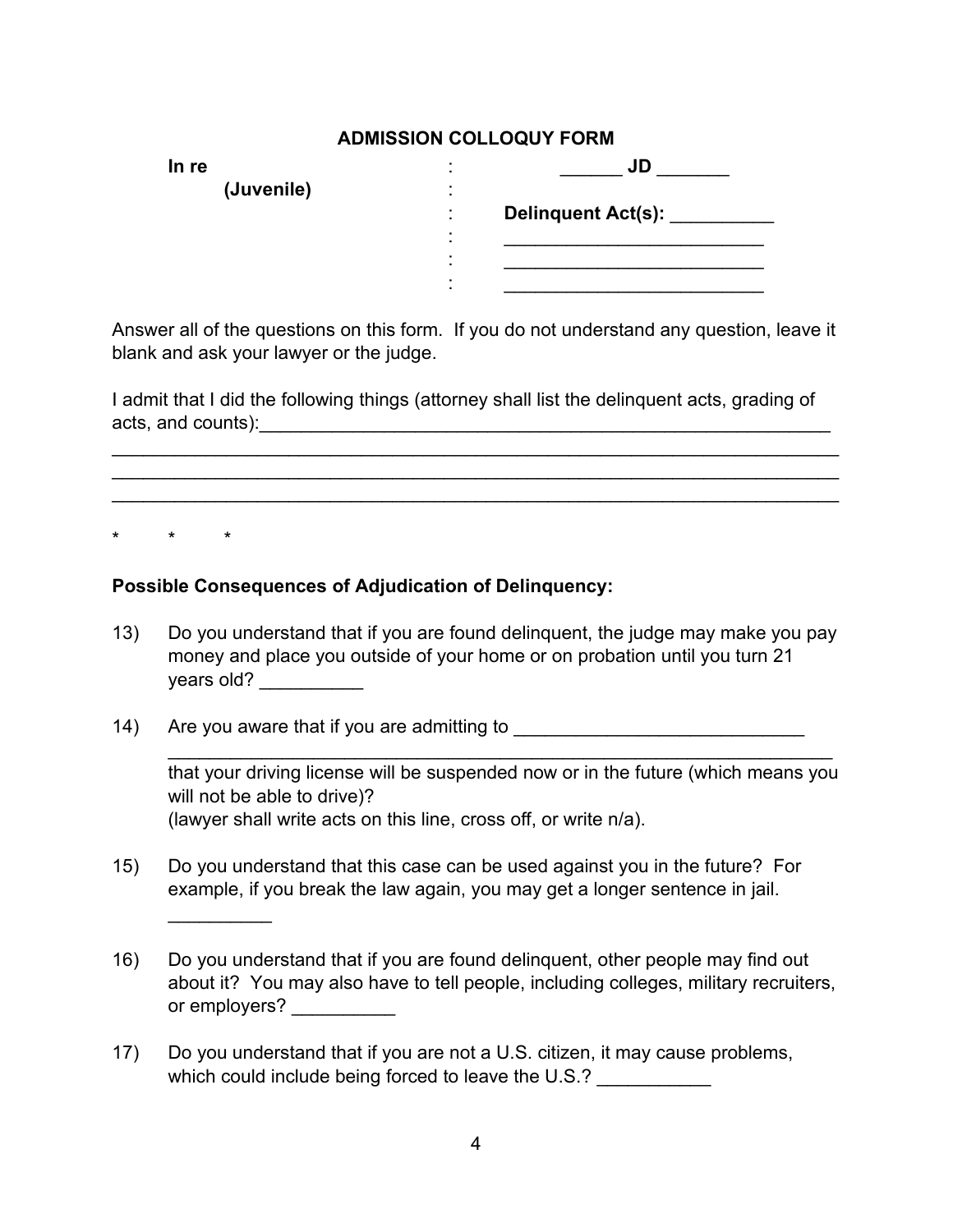# **18) Do you understand that if you are admitting to sexual assault that you cannot attend the same school as the victim? You will either be expelled or transferred to another school or an alternative education program.**

### **Admission Agreements:**

**\_\_\_\_\_\_\_\_\_**

- 1**[8]9**) Are you aware that the judge does not have to accept any agreement between you and the District Attorney? <br>
(write n/a if no agreement)
- **[19]20**) If you change your mind about admitting to the charges before the judge decides your disposition or consequences, then you can ask the judge to let you take back your admission.

### **Appeals:**

2**[0]1**) If you are found delinquent after this admission, you can have a higher court review your case for only three reasons:

\* \* \*

# **Lawyer's Representation and Opportunity to Speak with Guardian**

2**[1]2**) Are you okay with what your lawyer did for you and how he or she explained everything?

2**[2]3**) Did you talk with your parent or guardian about admitting to the charge(s)?

\* \* \*

 $\overline{\phantom{a}}$ 

## **Comment**

\* \* \*

Pursuant to paragraph (C), an attorney is to review the written admission colloquy with the juvenile prior to entering the courtroom. The practice in some judicial districts permitting the juvenile probation officer to review this colloquy with the juvenile is inconsistent with this rule.

## **As used in Question 18 of the admission colloquy in paragraph (C)(4), "sexual assault" includes rape, 18 Pa.C.S. § 3121, statutory sexual assault, 18**